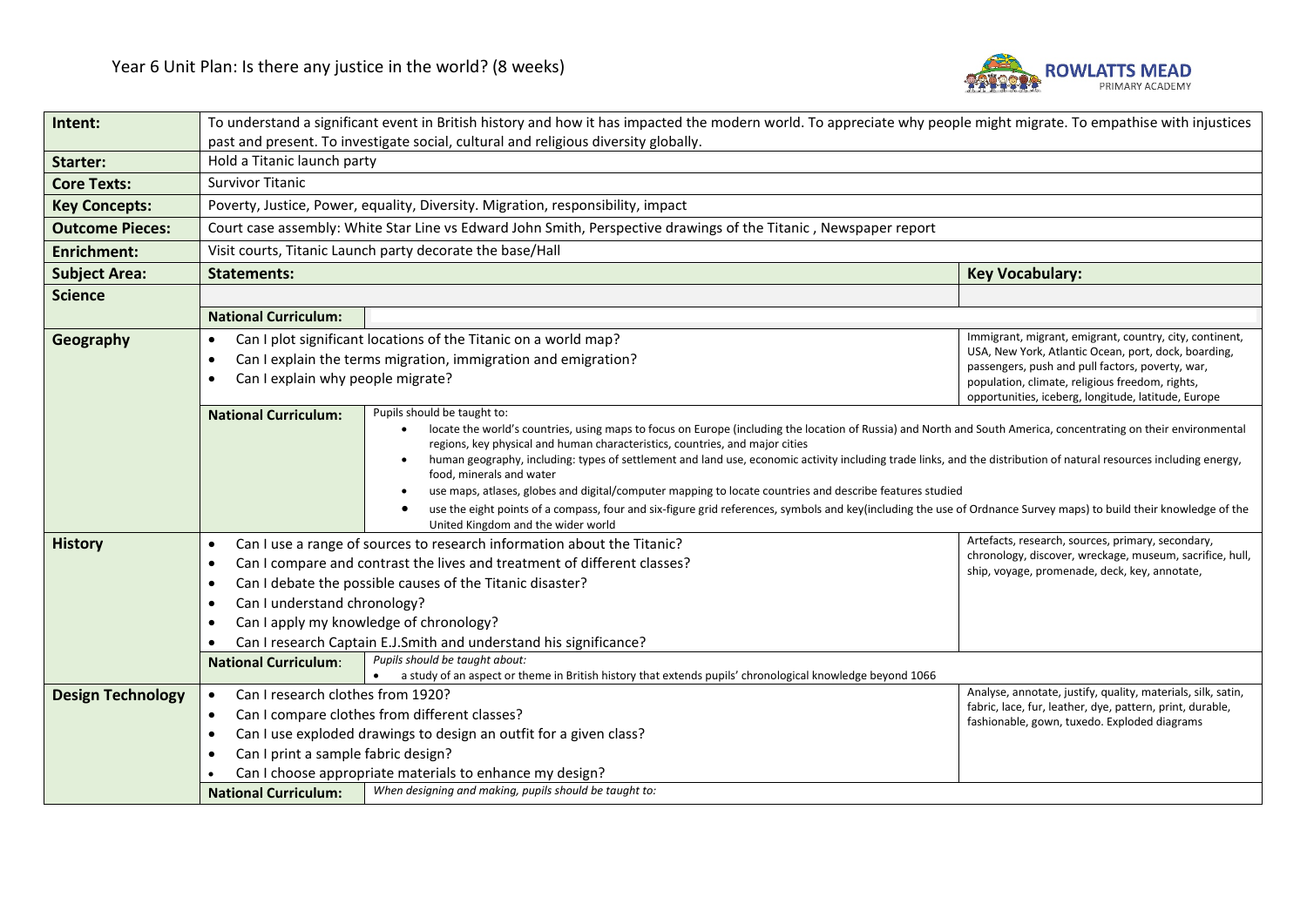

|                                                                          |                                                                                                                                                                                                     | use research and develop design criteria to inform the design of innovative, functional, appealing products that are fit for purpose, aimed at particular individuals or                                                                                                                                                                                                                                                     |                                                                                                                   |  |
|--------------------------------------------------------------------------|-----------------------------------------------------------------------------------------------------------------------------------------------------------------------------------------------------|------------------------------------------------------------------------------------------------------------------------------------------------------------------------------------------------------------------------------------------------------------------------------------------------------------------------------------------------------------------------------------------------------------------------------|-------------------------------------------------------------------------------------------------------------------|--|
|                                                                          |                                                                                                                                                                                                     | groups.                                                                                                                                                                                                                                                                                                                                                                                                                      |                                                                                                                   |  |
|                                                                          |                                                                                                                                                                                                     | enerate, develop, model and communicate their ideas through discussion, annotated sketches, cross-sectional and exploded diagrams, prototypes, pattern pieces and<br>$\bullet$<br>computer-aided design                                                                                                                                                                                                                      |                                                                                                                   |  |
|                                                                          |                                                                                                                                                                                                     | investigate and analyse a range of existing products                                                                                                                                                                                                                                                                                                                                                                         |                                                                                                                   |  |
|                                                                          |                                                                                                                                                                                                     | valuate their ideas and products against their own design criteria and consider the views of others to improve their work<br>$\bullet$                                                                                                                                                                                                                                                                                       |                                                                                                                   |  |
| Art                                                                      | Perspective, sketch, medium, overlay, proportion, tint,<br>Can I understand perspective?<br>$\bullet$<br>tone, shade, hue, colour mixing<br>Can I use perspective to draw the Titanic?<br>$\bullet$ |                                                                                                                                                                                                                                                                                                                                                                                                                              |                                                                                                                   |  |
|                                                                          |                                                                                                                                                                                                     |                                                                                                                                                                                                                                                                                                                                                                                                                              |                                                                                                                   |  |
|                                                                          | $\bullet$                                                                                                                                                                                           | Can I appraise the work of Titanic artists?                                                                                                                                                                                                                                                                                                                                                                                  |                                                                                                                   |  |
|                                                                          | Can I choose appropriate mediums to extend my work?<br>$\bullet$<br>Can I carry out preliminary tests of mediums and paper?<br>$\bullet$                                                            |                                                                                                                                                                                                                                                                                                                                                                                                                              |                                                                                                                   |  |
|                                                                          |                                                                                                                                                                                                     |                                                                                                                                                                                                                                                                                                                                                                                                                              |                                                                                                                   |  |
|                                                                          | Pupils should be taught:<br><b>National Curriculum:</b>                                                                                                                                             |                                                                                                                                                                                                                                                                                                                                                                                                                              |                                                                                                                   |  |
|                                                                          |                                                                                                                                                                                                     | create sketch books to record their observations and use them to review and revisit ideas                                                                                                                                                                                                                                                                                                                                    |                                                                                                                   |  |
|                                                                          |                                                                                                                                                                                                     | to improve their mastery of art and design techniques, including drawing, painting and sculpture with a range of materials [for example, pencil, charcoal, paint, clay]                                                                                                                                                                                                                                                      |                                                                                                                   |  |
| <b>Music</b>                                                             | $\bullet$                                                                                                                                                                                           | Can I appraise different styles of folk music?                                                                                                                                                                                                                                                                                                                                                                               | Appraise, tempo, dynamics, rhythm, duration, structure,                                                           |  |
|                                                                          | $\bullet$                                                                                                                                                                                           | Can I compare instruments from folk (3rd class) and classical (1st class)?                                                                                                                                                                                                                                                                                                                                                   | texture, notation, compose, perform, evaluate,                                                                    |  |
|                                                                          | Can I perform a ceilidh?<br>$\bullet$                                                                                                                                                               |                                                                                                                                                                                                                                                                                                                                                                                                                              |                                                                                                                   |  |
|                                                                          | $\bullet$                                                                                                                                                                                           | Can I perform music on tuned and untuned instruments?                                                                                                                                                                                                                                                                                                                                                                        |                                                                                                                   |  |
| Can I compose a piece of folk music with a focus on rhythm?<br>$\bullet$ |                                                                                                                                                                                                     |                                                                                                                                                                                                                                                                                                                                                                                                                              |                                                                                                                   |  |
|                                                                          | Can I record my composition using graphic notation?                                                                                                                                                 |                                                                                                                                                                                                                                                                                                                                                                                                                              |                                                                                                                   |  |
|                                                                          | <b>National Curriculum:</b>                                                                                                                                                                         | Pupils should be taught to:                                                                                                                                                                                                                                                                                                                                                                                                  |                                                                                                                   |  |
|                                                                          | $\bullet$<br>play and perform in solo and ensemble contexts, using their voices and playing musical instruments with increasing accuracy, fluency, control and expression.                          |                                                                                                                                                                                                                                                                                                                                                                                                                              |                                                                                                                   |  |
|                                                                          |                                                                                                                                                                                                     | improvise and compose music for a range of purposes using the inter-related dimensions of music<br>$\bullet$<br>listen with attention to detail and recall sounds with increasing aural memory<br>use and understand staff and other musical notations<br>appreciate and understand a wide range of high-quality live and recorded music drawn from different traditions and from great composers and musicians<br>$\bullet$ |                                                                                                                   |  |
|                                                                          |                                                                                                                                                                                                     |                                                                                                                                                                                                                                                                                                                                                                                                                              |                                                                                                                   |  |
|                                                                          |                                                                                                                                                                                                     |                                                                                                                                                                                                                                                                                                                                                                                                                              |                                                                                                                   |  |
|                                                                          |                                                                                                                                                                                                     | develop an understanding of the history of music                                                                                                                                                                                                                                                                                                                                                                             |                                                                                                                   |  |
| <b>PSHE</b>                                                              | $\bullet$                                                                                                                                                                                           | Can I compare my life with the lives of children around the world?                                                                                                                                                                                                                                                                                                                                                           | Class, equality, diversity, feelings, aspirations, surface,                                                       |  |
|                                                                          | Can I empathise with the passengers on the Titanic?<br>$\bullet$                                                                                                                                    |                                                                                                                                                                                                                                                                                                                                                                                                                              | poverty, discrimination, injustice, government, death<br>rate, culture, exploitation, water, hygiene, sanitation, |  |
|                                                                          | Can I understand why different classes were treated differently?<br>$\bullet$<br>Can I show what feelings and emotions live beneath the surface?<br>$\bullet$                                       |                                                                                                                                                                                                                                                                                                                                                                                                                              |                                                                                                                   |  |
|                                                                          |                                                                                                                                                                                                     |                                                                                                                                                                                                                                                                                                                                                                                                                              |                                                                                                                   |  |
|                                                                          | Can I understand British values?<br>$\bullet$                                                                                                                                                       |                                                                                                                                                                                                                                                                                                                                                                                                                              |                                                                                                                   |  |
|                                                                          | National Curriculum:   See PSHE Subject Leader Document.                                                                                                                                            |                                                                                                                                                                                                                                                                                                                                                                                                                              |                                                                                                                   |  |
| <b>Religious Studies</b>                                                 | Can I understand fairness and justice?<br>$\bullet$                                                                                                                                                 |                                                                                                                                                                                                                                                                                                                                                                                                                              | N/A                                                                                                               |  |
|                                                                          | $\bullet$                                                                                                                                                                                           | Can I understand inequality and its impact upon the world?                                                                                                                                                                                                                                                                                                                                                                   |                                                                                                                   |  |
|                                                                          | $\bullet$                                                                                                                                                                                           | Can I understand how different religious charities try to reduce inequality in the world? (Islamic relief, Christian                                                                                                                                                                                                                                                                                                         |                                                                                                                   |  |
|                                                                          | aid)                                                                                                                                                                                                |                                                                                                                                                                                                                                                                                                                                                                                                                              |                                                                                                                   |  |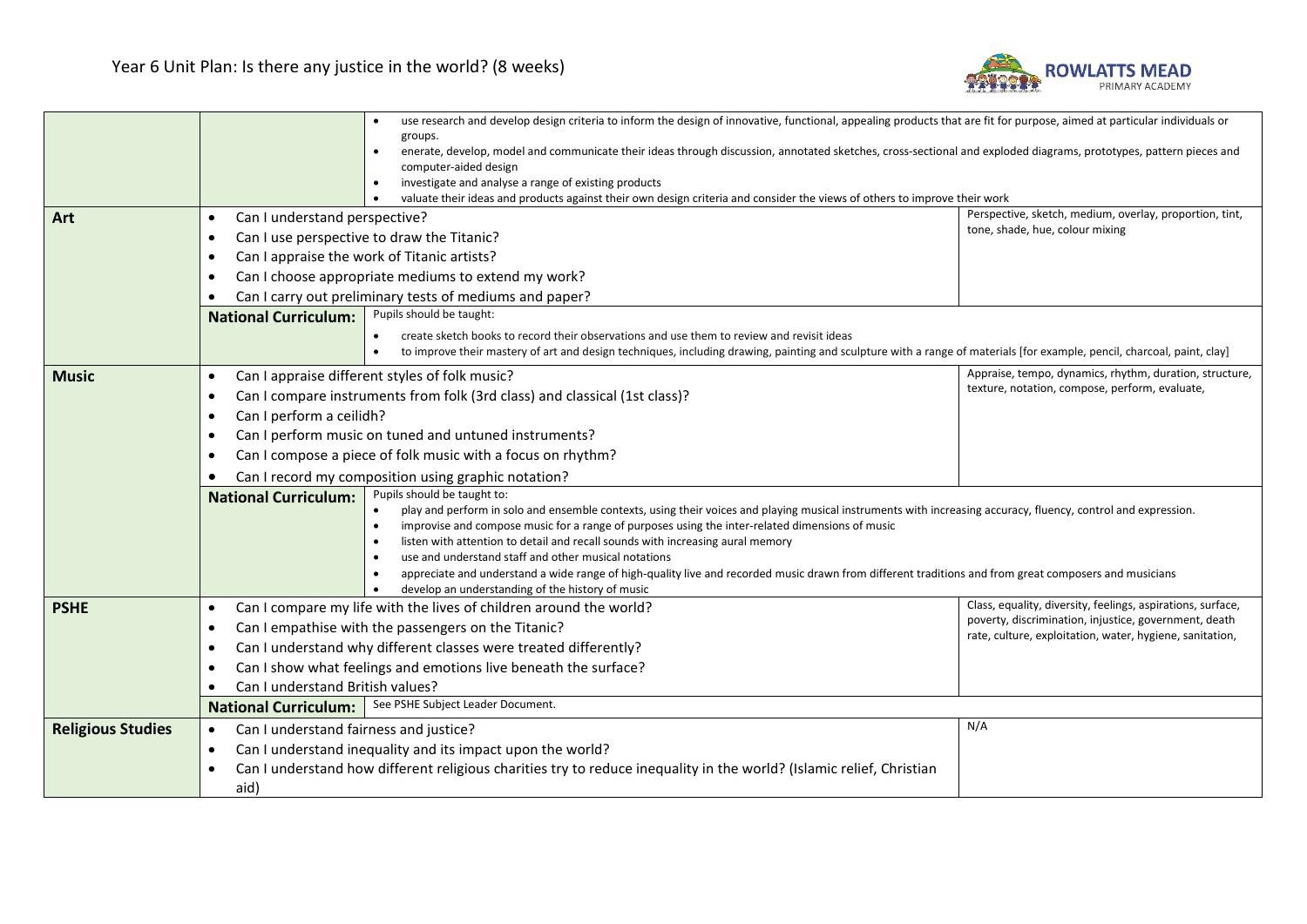

|                  | How can you make a difference to the world? (Pledge)<br>$\bullet$                                                                                                                                                                                                                                                                                                                                                                                                                                                                                                                                                                                                                                                                                                                                                                                                                                                                                                                                            |                                                                                                                                                                                                                                                                                                                                                                                                                                                                                                                                             |  |  |
|------------------|--------------------------------------------------------------------------------------------------------------------------------------------------------------------------------------------------------------------------------------------------------------------------------------------------------------------------------------------------------------------------------------------------------------------------------------------------------------------------------------------------------------------------------------------------------------------------------------------------------------------------------------------------------------------------------------------------------------------------------------------------------------------------------------------------------------------------------------------------------------------------------------------------------------------------------------------------------------------------------------------------------------|---------------------------------------------------------------------------------------------------------------------------------------------------------------------------------------------------------------------------------------------------------------------------------------------------------------------------------------------------------------------------------------------------------------------------------------------------------------------------------------------------------------------------------------------|--|--|
|                  | Can I learn from the experiences of our school heroes? (Wall)                                                                                                                                                                                                                                                                                                                                                                                                                                                                                                                                                                                                                                                                                                                                                                                                                                                                                                                                                |                                                                                                                                                                                                                                                                                                                                                                                                                                                                                                                                             |  |  |
|                  | See Sacre Document.<br><b>National Curriculum:</b>                                                                                                                                                                                                                                                                                                                                                                                                                                                                                                                                                                                                                                                                                                                                                                                                                                                                                                                                                           |                                                                                                                                                                                                                                                                                                                                                                                                                                                                                                                                             |  |  |
| <b>Computing</b> | Can I understand how to use a computer e.g. using shortcuts, saving files in folders and using a keyboard?<br>$\bullet$<br>Can I use filters to discern how children are treated around the world?<br>(HUMANIUM website)<br>$\bullet$<br>Can I use excel to present information in a chosen format?<br>$\bullet$<br>Can I analyse and evaluate passenger statistics?<br>$\bullet$<br>Can I use the internet safely and responsibly?<br>Can I use PowerPoint to present research around charities?<br><b>E-Safety - Project Evolve</b><br>Strand 3 - Online Reputation<br>Strand 4 - Online Bullying<br>See Project Evolve Document<br><b>NCEE Unit 2: Web Page Creation</b><br>To review an existing website and consider its structure<br>To plan the features of a web page<br>To consider the ownership and use of images (copyright)<br>To recognise the need to preview pages<br>To outline the need for a navigation path<br>To recognise the implications of linking to content owned by other people | Excel, spreadsheet, analyse, likely, probability,<br>percentage, present, filter, search, responsibility, app,<br>PowerPoint, slide, transition<br>Website, web page, browser, media, Hypertext Markup<br>Language (HTML)<br>Web page, website, logo, layout, header, media,<br>purpose<br>Copyright, fair use<br>Web page, home page, preview, evaluate, device,<br>Google Sites<br>Website, web page, breadcrumb trail, navigation,<br>hyperlink, subpage<br>Hyperlink, evaluate, website, web page, implication,<br>external link, embed |  |  |
|                  | Pupils should be taught:<br><b>National Curriculum:</b><br>use search technologies effectively, appreciate how results are selected and ranked, and be discerning in evaluating digital content<br>select, use and combine a variety of software (including internet services) on a range of digital devices to design and create a range of programs, systems and content<br>$\bullet$<br>that accomplish given goals, including collecting, analysing, evaluating and presenting data and information<br>use technology safely, respectfully and responsibly; recognise acceptable/unacceptable behaviour; identify a range of ways to report concerns about content and<br>contact.                                                                                                                                                                                                                                                                                                                       |                                                                                                                                                                                                                                                                                                                                                                                                                                                                                                                                             |  |  |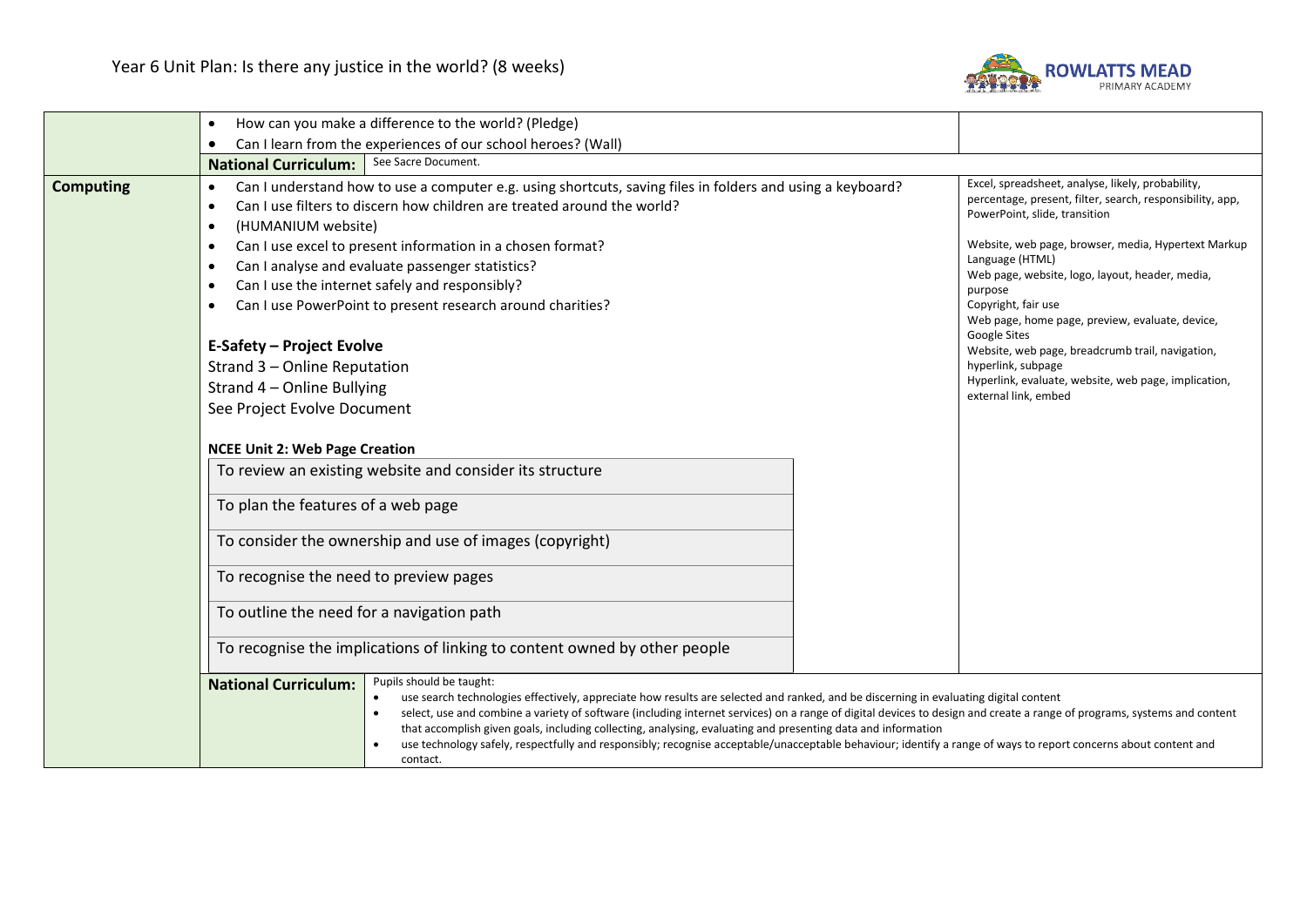

| <b>Sequence of Lessons</b> |                                                                                                                                                                                                     |                                                                                                                                                                                             |                                                                                            |  |
|----------------------------|-----------------------------------------------------------------------------------------------------------------------------------------------------------------------------------------------------|---------------------------------------------------------------------------------------------------------------------------------------------------------------------------------------------|--------------------------------------------------------------------------------------------|--|
| Subject                    | <b>Learning Challenge</b>                                                                                                                                                                           | <b>Outcomes</b>                                                                                                                                                                             | <b>Concepts</b>                                                                            |  |
| <b>PSHE</b>                | Can I understand British values?                                                                                                                                                                    | Key strands of British Values- floor book<br>How we can embody these in our community,<br>school and daily life.                                                                            |                                                                                            |  |
| Geography                  | Can I explain the terms migration, immigration and emigration?<br>Can I understand why people may wish to migrate to the UK?                                                                        | Reasons for migration, push and pull factors<br>and how these have an impact on a person.<br>Look at migration- specific examples from BBC                                                  | Migration, Heritage, Change,                                                               |  |
|                            |                                                                                                                                                                                                     | Read 'The Island'<br>Discussion over wealth and tolerance.<br>Media portrayal of immigration-link to<br>heritage.<br>Vocabulary work                                                        |                                                                                            |  |
| <b>WOW</b>                 | <b>Titanic Launch Party</b><br>Can I use a range of sources to research information about the Titanic?                                                                                              | Migration creating diversity.<br>Discussion<br>Dress up<br>Serve food and drinks<br>Explore a range of sources about the Titanic<br>Quiz outside- find the info to answer the<br>questions. | Curiosity                                                                                  |  |
| History                    | Can I research Captain E.J.Smith and understand his significance?                                                                                                                                   | Literacy-Biography<br>See literacy document but write up in Topic<br>book NOT polished piece.                                                                                               | Impact, Responsibility, Leadership,<br>Migration,                                          |  |
| Geography                  | Can I plot significant locations of the Titanic on a world map?                                                                                                                                     | Map work<br>Understanding a world map- discussion over<br>countries                                                                                                                         |                                                                                            |  |
| History                    | Can I understand chronology?<br>Can I apply my knowledge of chronology? Timeline of events                                                                                                          | Twitter- hall timeline<br>Timeline in groups<br>Create their own timelines having ordered key<br>events.                                                                                    | Impact, Curiosity,                                                                         |  |
| <b>PSHE</b>                | Can I compare and contrast the lives and treatment of different classes?<br>Can I empathise with the passengers on the Titanic?<br>Can I understand why different classes were treated differently? | <b>Hotseat and Sketch Notes</b><br>Bloom's questions                                                                                                                                        | Empathy, Heritage, Freedom, Poverty,<br>Inequality, Human Rights,<br>Beliefs,<br>Prejudice |  |